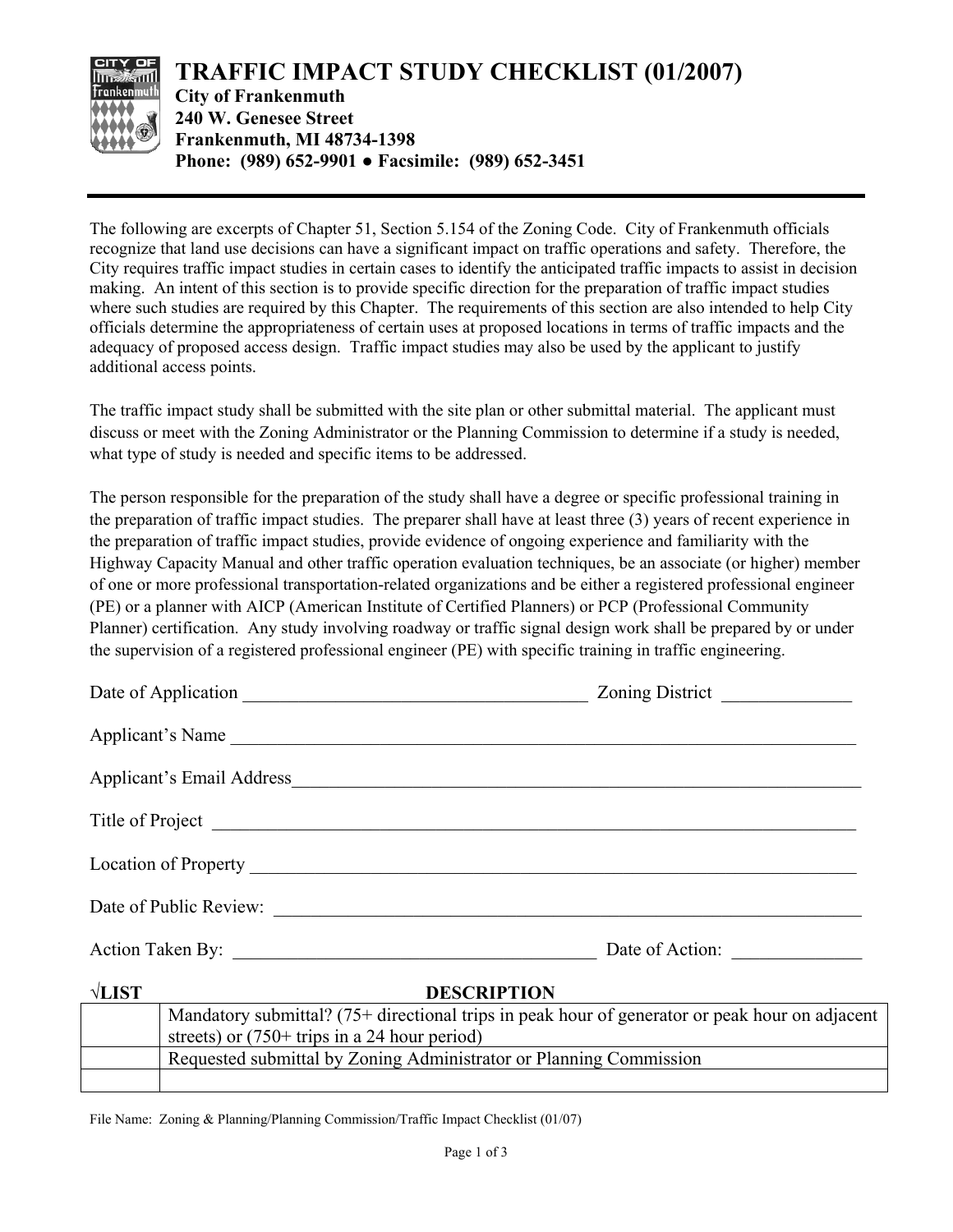| Copy submitted to appropriate roads agency for comments? Agency – City, County and/or<br>MDOT (Circle all that apply) |  |  |
|-----------------------------------------------------------------------------------------------------------------------|--|--|
| Name of report preparer – meets qualifications of ordinance?                                                          |  |  |
|                                                                                                                       |  |  |
| Description of adjacent area /site:                                                                                   |  |  |
| -Defined study area?                                                                                                  |  |  |
| -Adjacent street classification                                                                                       |  |  |
| -Number of lanes                                                                                                      |  |  |
| -Speed limits                                                                                                         |  |  |
| -Intersection controls                                                                                                |  |  |
| -New proposed adjacent developments, if any                                                                           |  |  |
| -Special site features, if any                                                                                        |  |  |
| -Description of committed roadway features                                                                            |  |  |
|                                                                                                                       |  |  |
| Description of requested zoning or use:                                                                               |  |  |
| -If rezoning, describe potential permitted uses                                                                       |  |  |
| -Number and types of dwelling units, if any                                                                           |  |  |
| -Gross and useable floor area                                                                                         |  |  |
| -Number of employees by shifts                                                                                        |  |  |
| -Full buildout?                                                                                                       |  |  |
| <b>Traffic volumes:</b>                                                                                               |  |  |
| -Describe existing peak-hour volumes on adjacent streets and affected intersections                                   |  |  |
| -Existing Level of Services for adjacent intersections                                                                |  |  |
| -Existing traffic counts are not over 2 years old?                                                                    |  |  |
|                                                                                                                       |  |  |
| <b>Roadway characteristics:</b>                                                                                       |  |  |
| -Existing rights-of-way                                                                                               |  |  |
| -Lane configurations                                                                                                  |  |  |
| -Geometrics                                                                                                           |  |  |
| -Signal timing                                                                                                        |  |  |
| -Traffic control devices                                                                                              |  |  |
| -Posted speed limits                                                                                                  |  |  |
| -Average running speeds                                                                                               |  |  |
| -Sight distance information                                                                                           |  |  |
| -Existing driveways                                                                                                   |  |  |
| -Potential turning movement conflicts                                                                                 |  |  |
| -Analysis of background traffic                                                                                       |  |  |
|                                                                                                                       |  |  |
| <b>Trip Generation:</b>                                                                                               |  |  |
| -Forecasted trip generation for a.m. period                                                                           |  |  |
| -Forecasted trip generation for noon period                                                                           |  |  |
| -Forecasted trip generation for p.m. period                                                                           |  |  |
| -Weekend forecast if required                                                                                         |  |  |
| -List edition of ITE Trip Generation Handbook used                                                                    |  |  |
| -One standard deviation above from ITE handbook used?                                                                 |  |  |
| -Similar projects used for trip generation?                                                                           |  |  |
|                                                                                                                       |  |  |